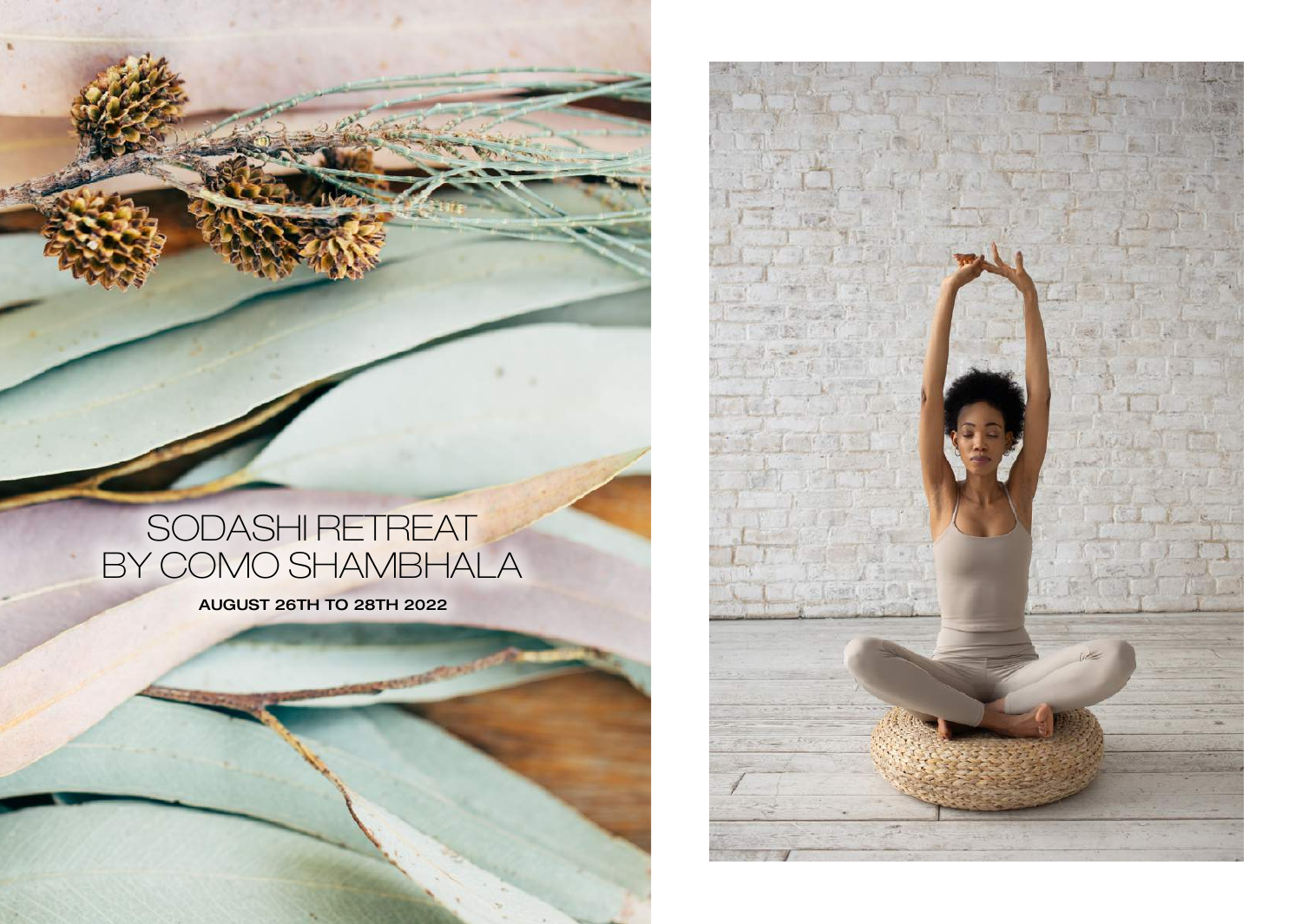Escape your everyday routine with this exclusive, transformative wellness experience with Megan Larsen: a retreat that uplifts mind, body and spirit.



## ABOUT SODASHI



Megan Larsen began making her own skincare products in Western Australia in the early 1990s.

Like many start-up founders before her, she sought to create the product she couldn't find for herself at the time – a 100 per cent natural skin cream that wouldn't irritate her skin in the ways other products did, while also delivering genuine results. When visitors to her healthcare shop started commenting on her skin and asking her what she was using, she knew she'd gotten the formulation right. Those were the first seeds of what would become Sodashi (which means wholeness, purity and radiance in Sanskrit).

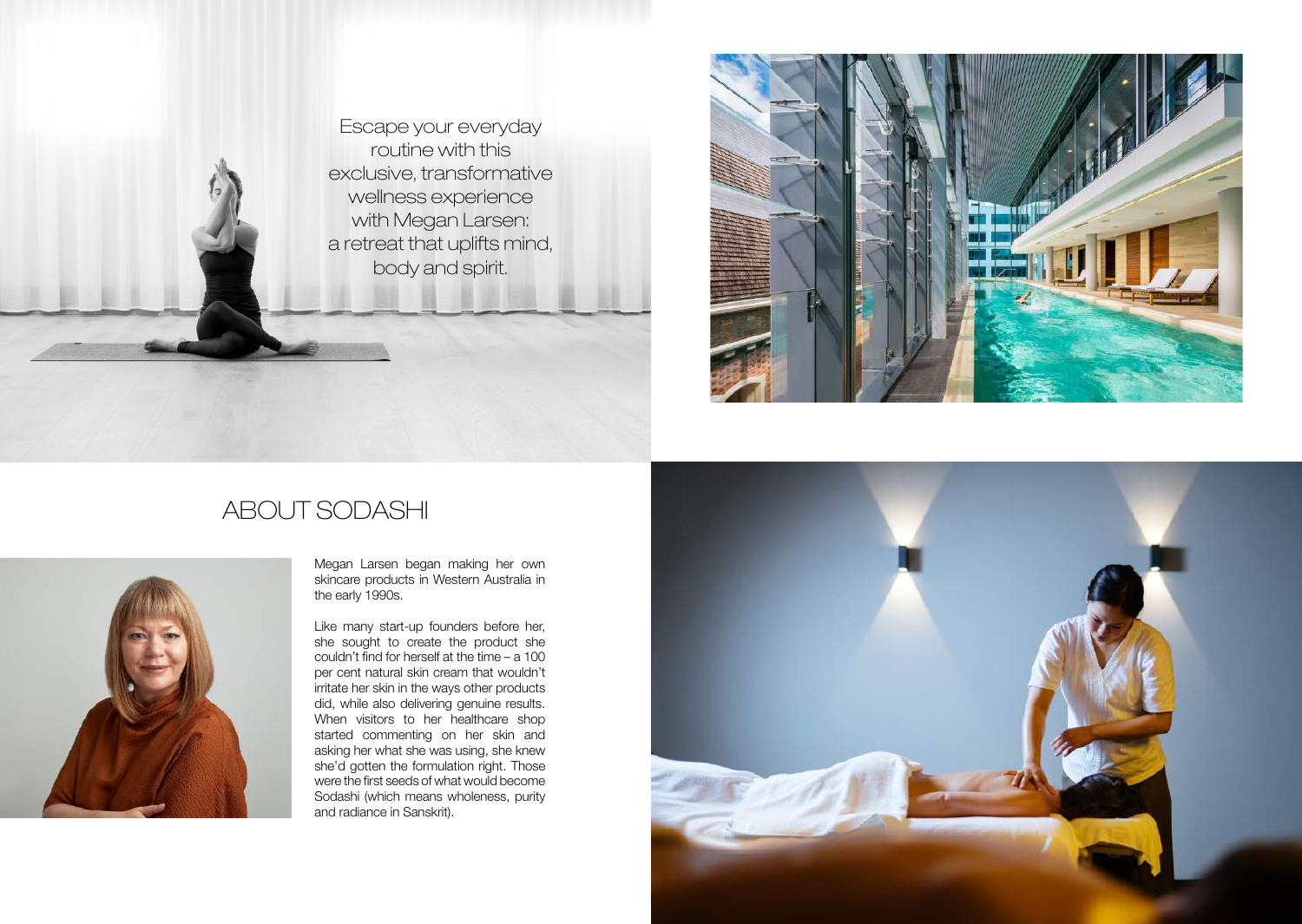

#### ABOUT SODASHI

Today, Sodashi is a global business that supplies the world's most exclusive spas in more than 25 countries worldwide. What Megan is most known for, however, is an ethical, self-care-based approach to business that has underpinned Sodashi's ability to maintain its values and grow in a sustainable fashion over its 19-year history. In 2018, Megan penned her first book, Start-ups and Self-care. It shares all the hard-earned learnings and philosophies she's gathered over her entrepreneurial journey and shows the power of building a business from a place of passion, purpose and purity of intention.



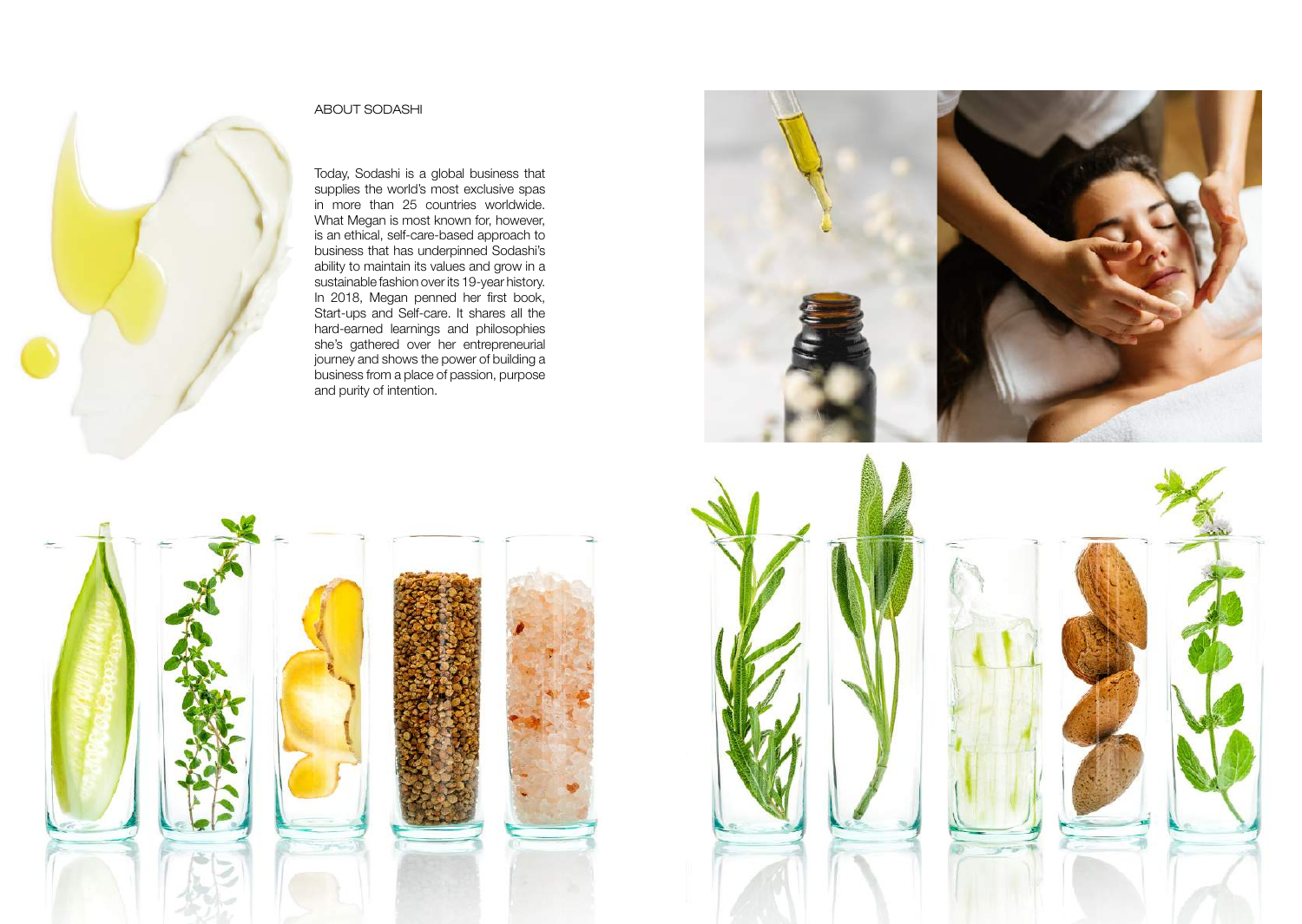

### SCHEDULE

#### FRIDAY, AUGUST 26TH

2.00pm Check-in

6.00pm Pre-dinner drinks and canapés at Cape Arid Rooms

6.30pm Dinner at Post: menu designed by Megan and Executive Chef, Kim Brennan

#### SATURDAY, AUGUST 27TH

From 7.00am Breakfast at Petition

#### 9.00am to 10.00am

Ayurveda 'Rain Melody' Meditation at The Mark: session conducted by Megan followed by a brief introduction to Ayurveda and her favourite self-care tips. Juices and COMO Shambhala ginger tea are provided.

#### 10.30am to 11.30am

Oil Blending Workshop at The Mark: Megan will guide and educate participants in creating their own Wellness Aroma Blend using Sodashi's pure botanical ingredients.

#### 12.00pm COMO Shambhala lunch at the Postal Hall

2.00pm to 3.00pm Chakra Balancing at The Mark

3.00pm to 4.00pm Sound Healing at The Mark

6.00pm Pre-dinner mocktails and canapés at Wildflower with Megan

7.00pm Four-course tasting menu at Wildflower with paired wines

#### SUNDAY, AUGUST 28TH

From 6.30am Breakfast at Post

#### 10.00am to 11.00am

Guided Meditation at The Mark followed by Face Zone Therapy: An acupressure massage treatment that assists with improving vitality. Megan will also offer personalised wellness guidance for each guest during this time.

#### 11.00am to 12.00pm

A session – led by Megan – to enjoy refreshments and reflect on the past two days at The Mark.

#### 12.30pm

Check-out. Guests can request a late checkout if they would like to have additional COMO Shambhala treatments before departing.